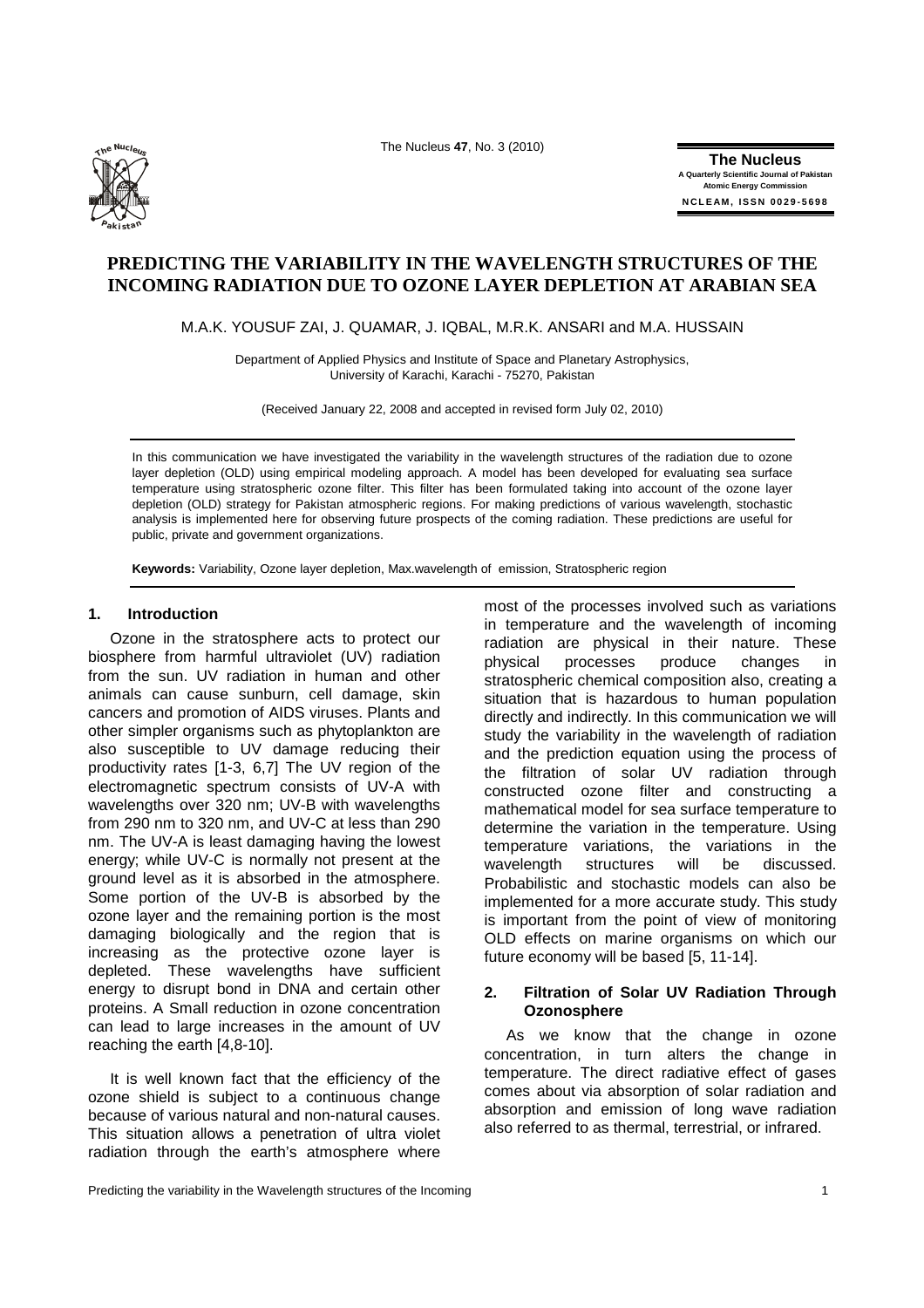The temperature does refer to heat intensity. For a discrete body, the temperature is proportional to the average kinetic energy of the component molecules. Solar radiation reaching the sea level consists of broad range of wavelengths or frequencies. Among this radiation, the optical wavelengths are entirely responsible for heating of the earth's atmosphere, land surface and oceans.

The chemical reactions for the formation and annihilation of ozone in the stratosphere are given below:

$$
O_2 + h \vee (\lambda < 240 \text{ nm}) \rightarrow O + O \qquad \text{Slow} \qquad (1)
$$

$$
O + O_2 + M \rightarrow O_3 + M \qquad \qquad \text{Fast} \qquad (2)
$$

In which M is the third body required to carry off excess energy of the association process.

$$
O_3 + h v (\lambda < 310 \text{ nm}) \rightarrow O + O_2 \quad \text{Fast} \quad (3)
$$

$$
O + O_3 \rightarrow O_2 + O_2 \qquad \qquad \text{Slow} \qquad (4)
$$

Overall reaction is as follows:

$$
O + O_3 \rightarrow 2 O_2 \tag{5}
$$

Calculations of the variation of temperature can provide information about the chemical reactions taking place in the stratospheric region [13].

#### **3. Quantification of Ultraviolet Flux**

We know that stratosphere will act as the secondary source of UV radiation through the ozone filter. The UV flux reaching the Arabian Sea is given by the following expression [14-15].

$$
P_n = \left(1 - \frac{V_n}{V_t}\right) \tag{6}
$$

 $V_n$  = nth Volume of the ozone column at Stratospheric region of Pakistan

 $V_t$  = Total Volume of ozone at Stratospheric region of Pakistan

*n* is the total # of observations.

$$
P_n \times \text{Luminosity} = f_{effective} \tag{7}
$$

$$
F = \frac{f_{\text{effective}}}{4\pi R^2_{\text{Arabian sea}}} \,. \tag{8}
$$

The Eq (6) characterizes the ozone filter for different luminosities that have been calculated using the UV- Lyman flux of solar radiation and effective luminosity reaching the Arabian sea through the ozone filter respectively. The Eq (8) gives the values of UV-B flux reaching Arabian Sea. Figure.1 depicts the variation of UV-B. Along the y-axis, the abbreviations F.R.A.S., stands for Flux Reaching Arabian Sea in watts / meter square.



Figure 1. Variation of UV flux versus time, depicting the enhancement and decrease of flux due to depletion of  $O_3$  at Pakistan's stratosphere

X- axis indicates the monthly variation of flux in  $W/m<sup>2</sup>$  in figure 1 and monthly variation in the computed temperature  $(^{\circ}C)$  in figure 2 also.

We have constructed a very simple and applied meteorological model that concerns the estimation of the planetary temperature.

The total radiant energy flux from the sun, just outside the earth's atmosphere is 1.353 kW  $m^{-2}$ .

The total heat inflow to earth from the sun  $=$  $\frac{\pi}{4}$  D<sup>2</sup>. Flux (9)

The total heat outflow =  $\pi D^2 \sigma T^4$  (10)

Where  $\sigma = 5.672 \times 10^{-11}$  kW / m<sup>2</sup> K<sup>4</sup>, and D is the diameter of the earth considered to be  $12.75 \times 10^6$ m.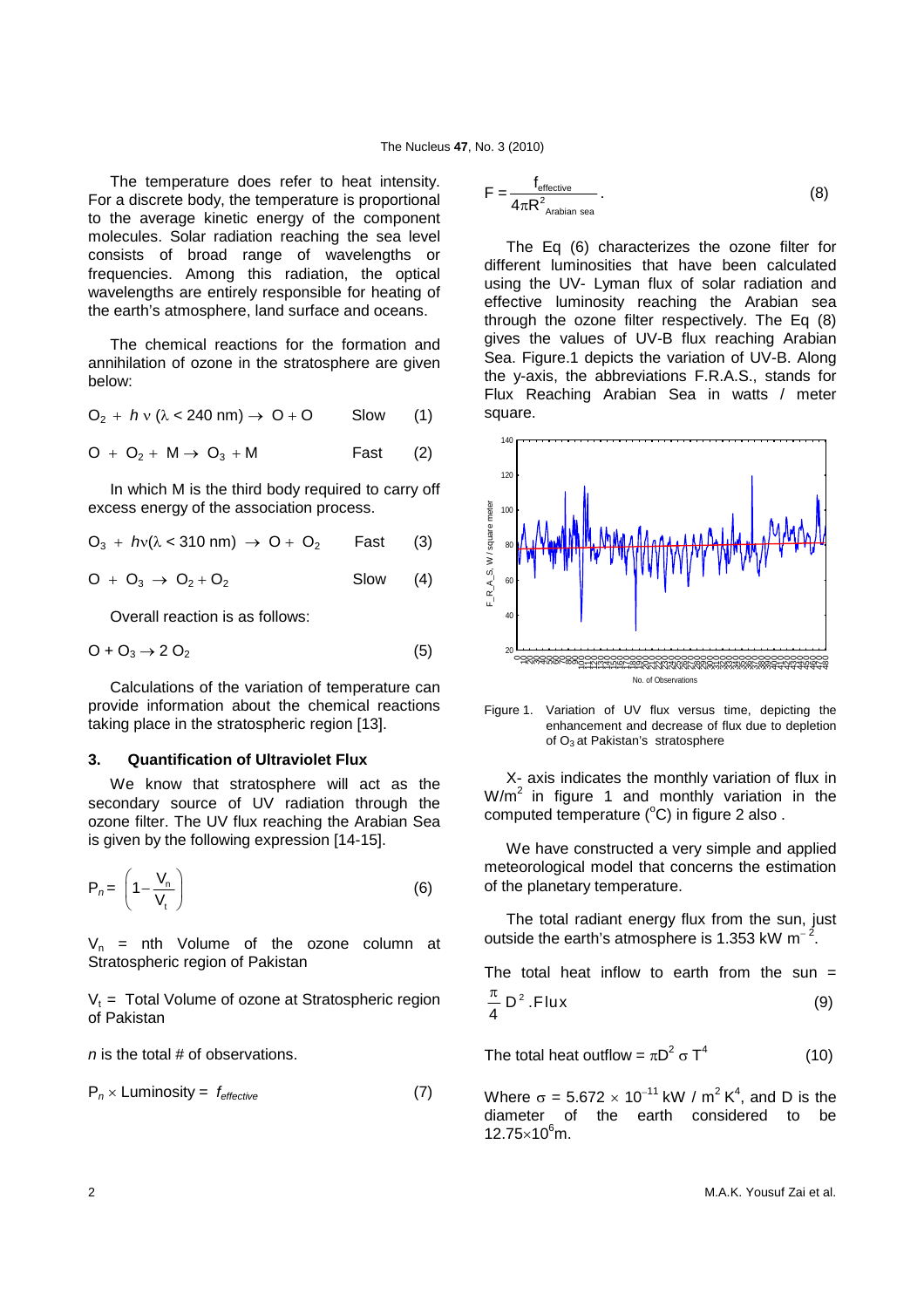The total heat radiated to outer space would be the amount of heat given by Eq (10) plus the amount of heat produced on earth by nuclear decay and tidal friction with the moon, which together are less than 0.1 percent of the solar energy inflow and can be safely ignored. The outward radiation is calculated using the surface area rather than the projected area. *T* can then be determined by equating the expressions of heat inflow and heat outflow as follows:

Heat flow in = 
$$
\frac{\pi}{4}D^2
$$
. Flux = heat flow out =  $\pi D^2 \sigma T^4$ 

$$
T = \left(\frac{Flux}{4\sigma}\right)^{0.25}
$$
 (11)

Where the flux in Eq. (11) is the flux reaching the Arabian sea through ozone filter. Using Eq (11) the approximate value of the temperature of the earth's surface can be computed.

### **4. Stochastic Model for Sea Surface Temperature**

We have constructed a stochastic model for OLD data. We have also shown that AR(1) model as depicted in Eq (12)

$$
X_t = \beta_1 X_{t-1} + \alpha_t \tag{12}
$$

is most adequate for OLD study. Now we will use this model to study sea surface temperature. Here  $\hat{\beta}_1$  comes out to be  $X_t = \beta_1 X_{t-1} + \alpha_t 0.69 \pm 0.035$ and the Mean Sum of Squared Errors (MSSE)  $\,\hat{\sigma}_{a}^{\,2}\,$ appears as 11.64  $\pm$  1.9,  $\hat{\rho} \left( \alpha_t \text{ and } \alpha_{t-1} \right)$  and  $\hat{\rho} \left( \alpha_t \right)$ and  $X_{t-2}$ ) comes out to be – 0.015 and 0.0012 respectively.

There may exist temporal and spatial limitations of our model (12) as a representation of the real stratospheric atmosphere  $[7-9]$ . O<sub>3</sub> depth fluctuations seem to be transported alongwith seasonal variations (cf. Figure 2) to Pakistan's atmospheric regions. Moreover, the  $O<sub>3</sub>$  layer variability forms an  $O_3$  filter in the passage of UV-B that also gives a variation in temperature.



Figure 2. The plot of Arabian Sea surface temperature vs. time Jan. 1960-Dec.1998 that exhibits the variation in temperature due to Ozone Layer Depletion (OLD).



Figure 3. Residual plot elucidating the appropriateness of the constructed model for sea surface temperature.

The residual analysis is depicted in Figure 3 that amply demonstrates that the constructed model is reasonably adequate. The line spectrum or periodogram (cf Figure 4) constructed to identify the randomness in the Sea Surface Temperature due to Ozone Layer Depletion (OLD).

Error structure can be revealed by the autocorrelation for residuals of the  $O<sub>3</sub>$  depth events exhibiting a rather neat serial correlation (vide Figure.5). The predicted value comfortably establishes the validity of the constructed model (cf. Figure 6).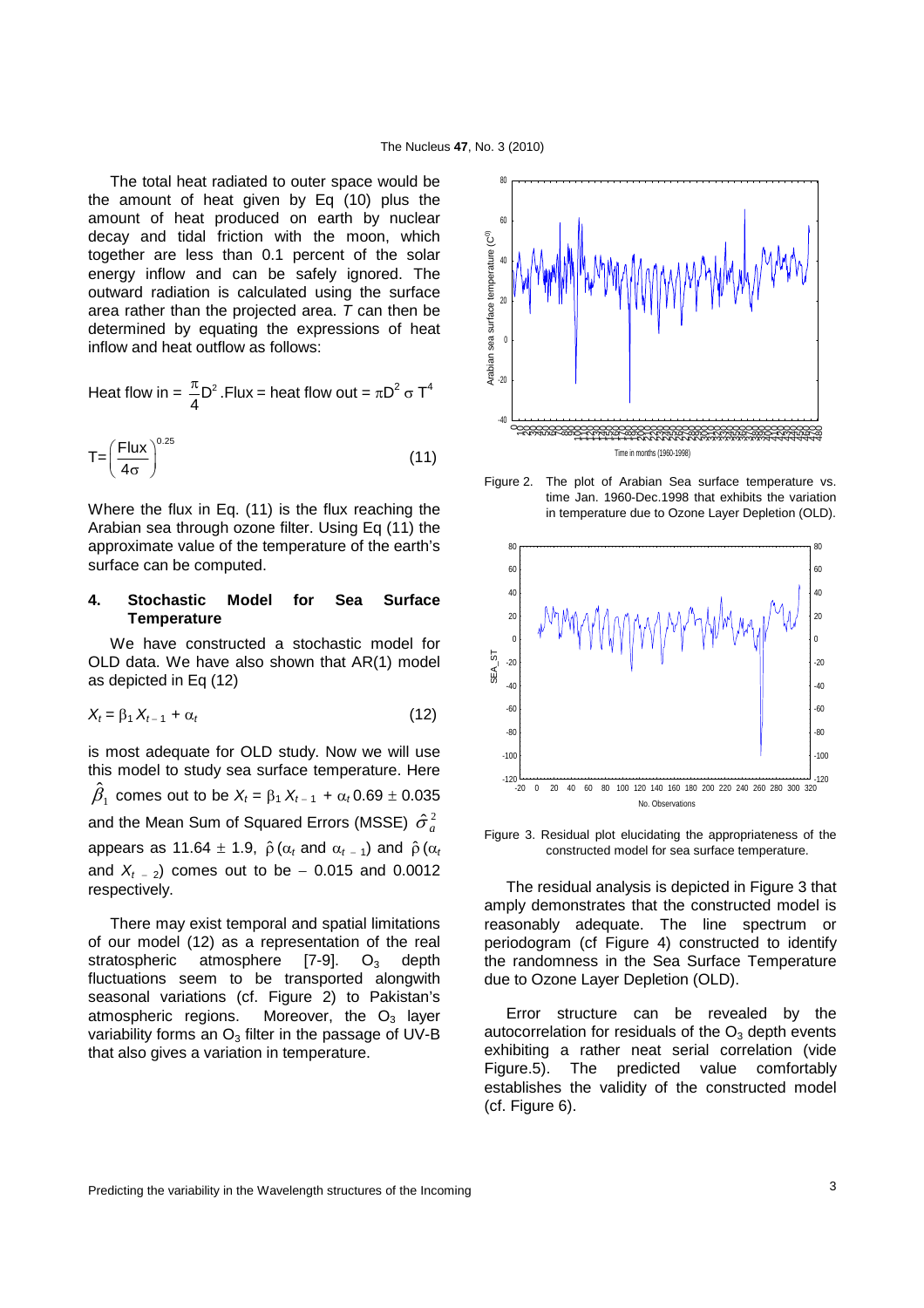

Figure.4. Periodogram for Sea Surface Temperature for AR(1) model identifying the randomness due to Ozone Layer Depletion



Figure 5**.** Autocorrelation or serial correlation for Sea Surface Temperature between i<sup>th</sup> Observations and the  $(i + m)$ <sup>th</sup>, exhibiting high degree of correlation.

Substituting  $\alpha_t = 11.64 \pm 1.91$  in Eq(12) the forecast of the sea surface temperature for the month of January 1999 is 40.62  $^{\circ}$  C . The forecast accuracy is 13.5.% as absolute percentage forecast error (APFE), which is reasonable for Pakistan's atmospheric region.

## **5. Ozone Layer Depletion(OLD) and Variation in the Wavelength Structure of the Incoming Radiations**

We now use the above model in Eq (12) to investigate the variation in the wavelength structure of the incoming radiations due to Ozone Layer Depletion(OLD) with respect to temperature variation at the surface of the earth.



Figure 6. Comparison of observed and predicted values of the Sea Surface temperature showing the behaviour of the constructed model X-axis predicted values of temperature in <sup>o</sup>C Y-axis observed values of temperature in <sup>o</sup>C.

As we know the change in ozone concentration, changes the temperature. The direct radiative effect of gases comes about via absorption of solar radiation and absorption and emission of long wavelength radiation also referred to as thermal, terrestrial, or infrared radiation. For wavelengths shorter than  $0.28\mu$ , the internal transitions involve shifts of electrons in their orbits around the nuclei of one or more of the atoms that make up the molecule, but do not produce any change in the relation of one atom to another within the molecule. Whereas, for wavelengths longer than 1  $\mu$ , the changes are not within the individual atoms but are those associated with the vibration of various atoms in the molecule, relative to each other.

In the  $0.28\mu$  to  $1\mu$  window, photons have too little energy to cause shifts of electron orbits, and too much energy to be in resonance with intra molecular vibrations (for the molecules in air). The absorption peaks of  $H<sub>2</sub>O$  are caused by various intra molecular vibration modes of the water molecule (3-fundamental vibrations, and overtones).

The distinct features of a black body show that radiant energy is distributed over a range of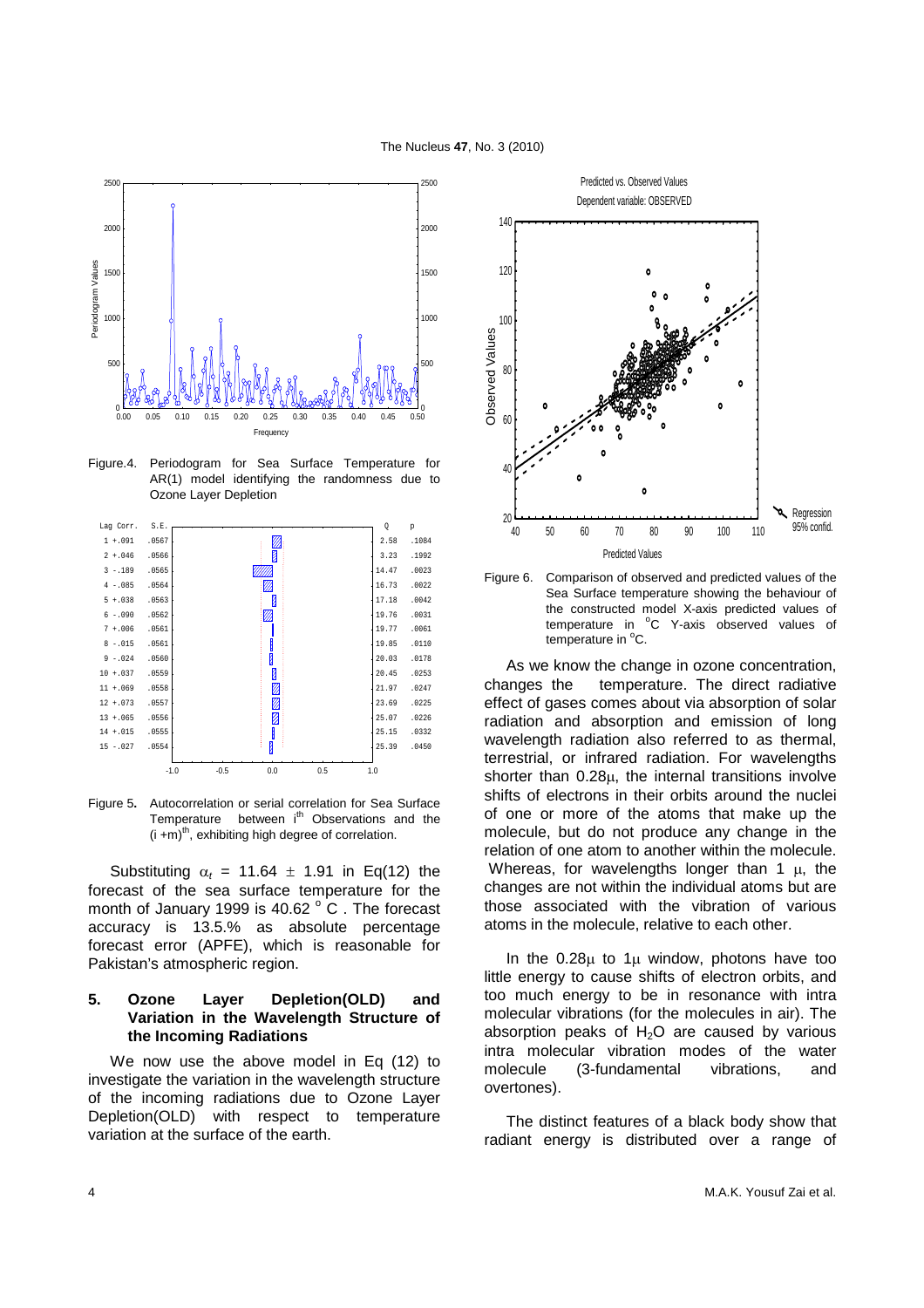wavelengths that is narrower for hotter bodies. Wien's law for black body radiation stated that

$$
\lambda_{\text{max}} = \frac{2.987 \times 10^3 \,\mu\text{m.K}}{\text{T}} \tag{13}
$$

Where  $\lambda_{\text{max}}$  is the wavelength of maximum emission. It exhibits that for the sun surface temperature of about 6000 $^{\circ}$  K, the peak intensity is at 0.50 µ, corresponding to the visible light. For the earth's surface temperature of about 288° K the peak intensity is at 10.3µ, which is the infrared region. In fact these are the invisible rays and it can be remarked that though we can not see the earth glowing in the dark, however, with an infra red sensing eye it could be observed. It means that though the sun's energy reaches the earth mostly as visible light, the earth reflects an appreciable amount of energy as infra red radiation. Figures 2 and 8 expose the aspects of variation of sea surface temperature and maximum wavelength emission of our bolometric analysis of the sun and the earth. Figure 7 depicts the distribution of maximum wavelength of emission to appraise the behaviour of the data points that emerge to come from normal distribution.

Similarly, Figure 9 illustrates distribution of maximum wavelengths of emission due to ozone layer depletion that manifests near Gaussian behaviour. Trend equation is given below :





Figure 7. Kolmogorov-Smirnov test to assess how well the data set appears to come from normal distribution.



Figure 8. Monthly variation in maximum wavelength of emission due to Ozone layer depletion.

Y-axis = Maximum wavelength in µm  $X$ -axis  $=$  time in month

It has been observed that human activities are increasing the contents of greenhouse gases in the atmosphere. Among these gases, water vapor is the strongest contributor in reducing the transparency of the infrared window  $(8 \text{ u to } 12 \text{ u})$ . Actually human beings do not directly influence the concentration of water vapor in the atmosphere. Due to the increase in the average global temperature, the average moisture content of the atmosphere is increasing. Consequently, this increases cloudiness. Figure 10 shows variation of wavelength vs the depletion of ozone [13-16].

Trend equation

$$
Y = 12.47 - 7.126 X + \epsilon
$$



Figure 9. Normal distribution for maximum wavelength of emission due to Ozone layer depletion.

Predicting the variability in the Wavelength structures of the Incoming **Franchise 1996** S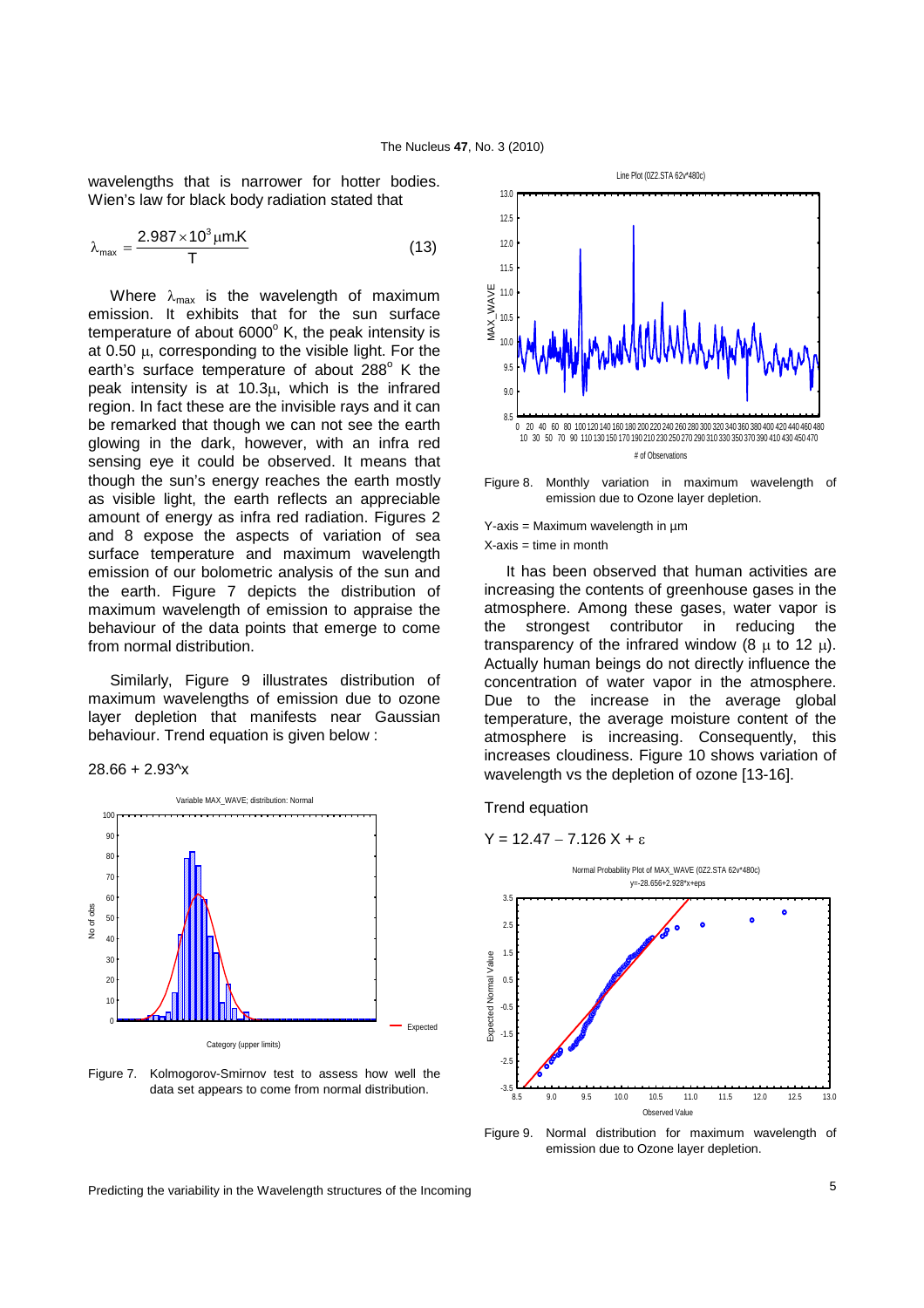



Figure 10. Variation in maximum wavelengths with increase in depletion of ozone concentration.

## **6. Predicting the Variability of Maximum Wavelength**

We have established in our previous work in section 4 that AR(1) is an appropriate model for ozone layer depletion.

 $X_t = \beta_1 X_{t-1} + \alpha_t$  or 0.934 ± 0.0035 and the Mean Sum of Squared Errors (MSSE) $\hat{\sigma}^2_a$  appears as  $07.64 \pm 0.9$ .

The most important window is the two-part window between 8  $\mu$  to 12  $\mu$ . This causes photons to interact with gas molecule and with cloud droplet or with fine-particles. A gas molecule absorbs photons if the gas molecule can make an internal rearrangement that requires the same amount of energy as that carried by the photon. This phenomenon is known as "tuning or resonance". This accelerates the chemical dynamics of the region.

### **7. Conclusion**

In this communication we have constructed a model for maximum wavelength of emission using the models of flux reaching Arabian Sea and mentioned in Eq. (8) and the Sea Surface Temperature as given in the Eq (11). Prediction equation of max wavelength has been evaluated using stochastic model of autoregressive nature for determining the variability in the structures of the emitted wavelength and results are having good accuracy limits.

#### **Acknowledgement**

We would like to thank the technical staff of Geophysical Center Quetta for providing data of ozone layer thickness for the specified period recorded by Dobson Spectrophotometer.

## **References**

- [1] C. Smith, Environmental Physics, Routledge, London (2004).
- [2] O. P Neill, Environmental Chemistry, Chapman & Hall, New York (1993).
- [3] M.P. Smith & K. Warr, Global Environmental Issues, Hodder and Stoughton, the Open University, London (1994).
- [4] R. Guzzi, A. Navarra & T. Shukla, in Proceedings of the Course on Physical Climatology and Meteorology for Environmental Sciences, International Centre for Theoretical Physics (ICTP), World Scientific, Singapore, London and New Jersy (1988) pp.791-808
- [5] G. Reinsel, C. G. Tiao, M. N. Wang, R. Lewis and D. Nychka, Atmos. Eng. **15** (1981) 1569.
- [6] J. H. Seinfeld and N. S. Pandis, Atmospheric Chemistry and Physics, New York, John Wiley (1998).
- [7] J. L. Thibodeaux, Environmental Chemodynamics, Movement of Chemicals in Air, Water and Soil New York, J. Wiley (1996).
- [8] M.R. Schoch and L. M. Mckinney, "Environmental Science, Systems and Solutions", Tennesee: Jones and Bartlett (1998).
- [9] H. Tong, Nonlinear Time Series, A Dynamical System Approach, Oxford, Clarendon, (1990).
- [10] R. S Stolarski and R J Cicerone, Can. J. Chem. **52** (1974) 1610.
- [11] B. Kärcher, M. M. Hirschberg and P. Fabian, J. Geophys. Res.**101**, No.10 (1996) 15169.
- [12] U. Feister and R. Grewe, Global and Planetary Change, **11**, No. 1 (1995) 25 Clarendon, Oxford.